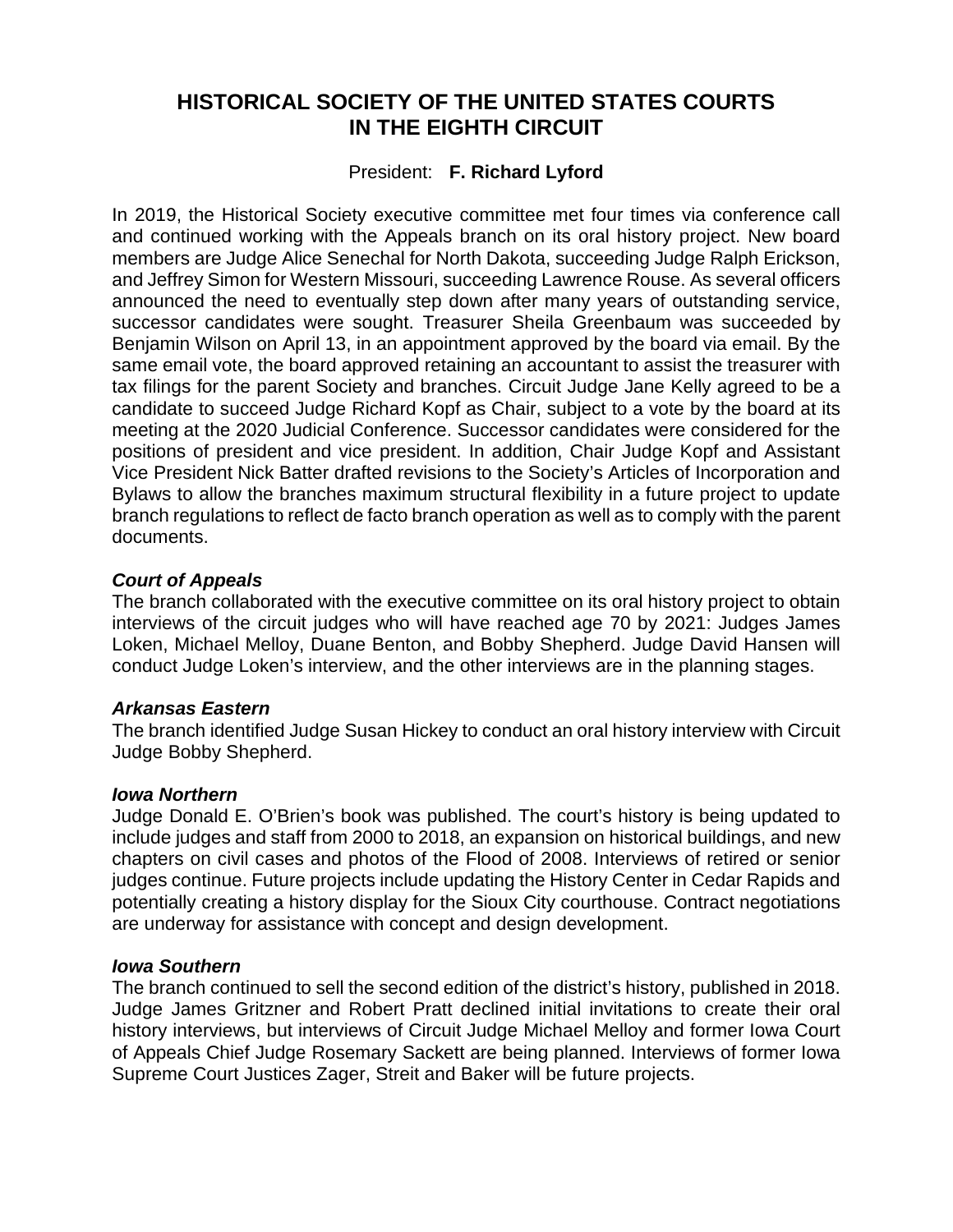# *Minnesota*

The branch continues to record oral histories for its Portraits of Justice program, with those of Judges Eric Tostrud and Nancy Brasel planned for 2020. The branch unveiled Judge Ann Montgomery's portrait and Judge Philip Neville's posthumous portrait. Work continues on full length histories of the court. Paul Nelson has drafted four chapters on the judges and cases, and Steve Flanders is making progress on writing and compiling images of the court's presence in Minnesota. The district's history, published in 1989, was updated to include new judges, as well as landmark cases in the district.

# *Missouri Eastern*

The branch is planning to film *City of Ladue v. Gilleo*, one of the district's most historically significant cases. It will be viewable in the Eagleton Courthouse's Learning Center.

# *Missouri Western*

The branch held three programs: 1) Don Fehr, former head of the Major League Baseball Players Association, discussed arbitrator Peter Seitz's ruling on the Andy Messersmith case on free agency; 2) U.S. District of South Carolina Judge Richard Gergel presented on his new book, *Unexampled Courage: The Blinding of Sergeant Isaac Woodard and the Awakening of President Harry S. Truman and Judge J. Waties Waring*; and 3) J. Michael Cronan discussed his book, *James A. Reed: Legendary Lawyer: Marplot in the United States Senate*. Mark Morris continues work on oral histories of the district's six senior judges, and the branch is in the preliminary stages of digitizing existing oral histories.

# *Nebraska*

A history of the district entitled *Echo of Its Time: The History of the Federal District Court of Nebraska, 1867-1933,* by Professors John R. Wunder J.D., Ph.D., and Mark R. Scherer, J.D., Ph.D., both well-published legal historians, was released by the University of Nebraska Press in February 2019. The book includes a professionally compiled index, paid for by the branch. A review by Judge Laurie Smith Camp entitled "Judging a Book: Smith Camp Reviews *Echo of Its Time*" was published in *Law360*. Professor Scherer headlined a continuing legal education (CLE) program on the book offered by the branch and the Federal Practice Committee, and a reception in Omaha's Hruska courthouse followed.

# *North Dakota*

The branch completed Judge Patrick Conmy's oral history interview and is inventorying items of historical importance in chambers for storage in various locations in the district. The branch plans to publish histories of the district's judges and prepare a brief history of the district on the court's public website.

# *South Dakota*

Plans are underway to commemorate the 125<sup>th</sup> anniversary of the Sioux Falls courthouse, believed to be the oldest United States courthouse in continuous use west of the Mississippi River. Portraits of past judges in courtrooms are being moved to public hallways, and biographical portrait captions are being written. Efforts to engage interviewers for Judges Lawrence Piersol and Charles Kornmann's oral histories continue, as do plans to update the court history published in the 1990s.